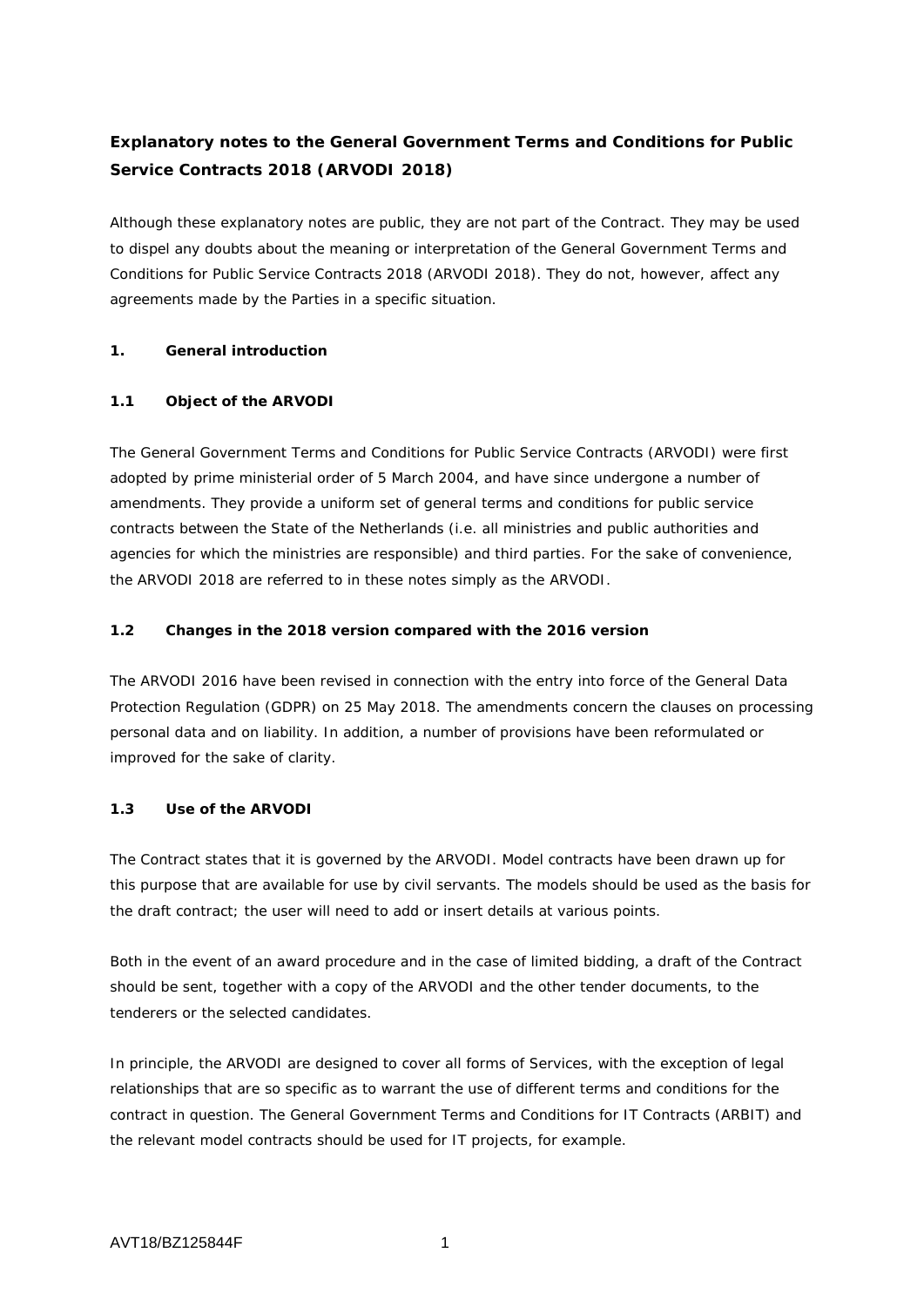Other terms and conditions, such as the General Provisions for Contracts Awarded to Architects and Consultants (ABAA DNR 2005) may be used for work contracted to architects and engineering consultants in relation to the design of buildings. However, the ARVODI are generally suited for use in relation to other types of public service contract. Please contact the legal department in case of doubt.

The General Government Purchasing Conditions (ARIV) should be used for all purchases and deliveries of physical goods.

# **1.4 Deviation from the ARVODI**

It is possible to deviate from the ARVODI in exceptional situations, although any such departures must be guided by the relevant text of these explanatory notes and the relevant model contracts. You are advised to contact the legal department in any such eventuality.

# **1.5 Suggestions and queries**

It remains important to keep the ARVODI up to date and, where necessary, to make further adjustments to them based on users' experiences. If you have any suggestions or queries in this connection, please contact the secretariat of the interministerial Advisory Committee on Corporate Legal Affairs (CBA, email: cba@minbzk.nl). This committee is part of the Directorate-General for the Public Sector (DGOO) at the Ministry of the Interior and Kingdom Relations.

# **2. Notes on individual articles**

Notes on a number of articles follow below. Certain articles are self-explanatory, which is why no separate explanation has been given.

# **Section I: General**

# **Article 1 Definitions**

A number of terms are defined in article 1 of the ARVODI. This means that, whenever one of these terms appears with initial capitals in the ARVODI, its meaning is as defined in article 1. The same applies to the use of these terms in the model contracts.

The term 'Schedule' is defined as a document attached to the Contract which, when initialled by the parties to the Contract, is considered to form an integral part of it. It is therefore important to ensure that all schedules are indeed initialled by the Parties.

The definition of 'Contractor's Staff' implies that the term covers not only staff employed by the Contractor, but also people engaged or deployed by the Contractor for the sole purpose of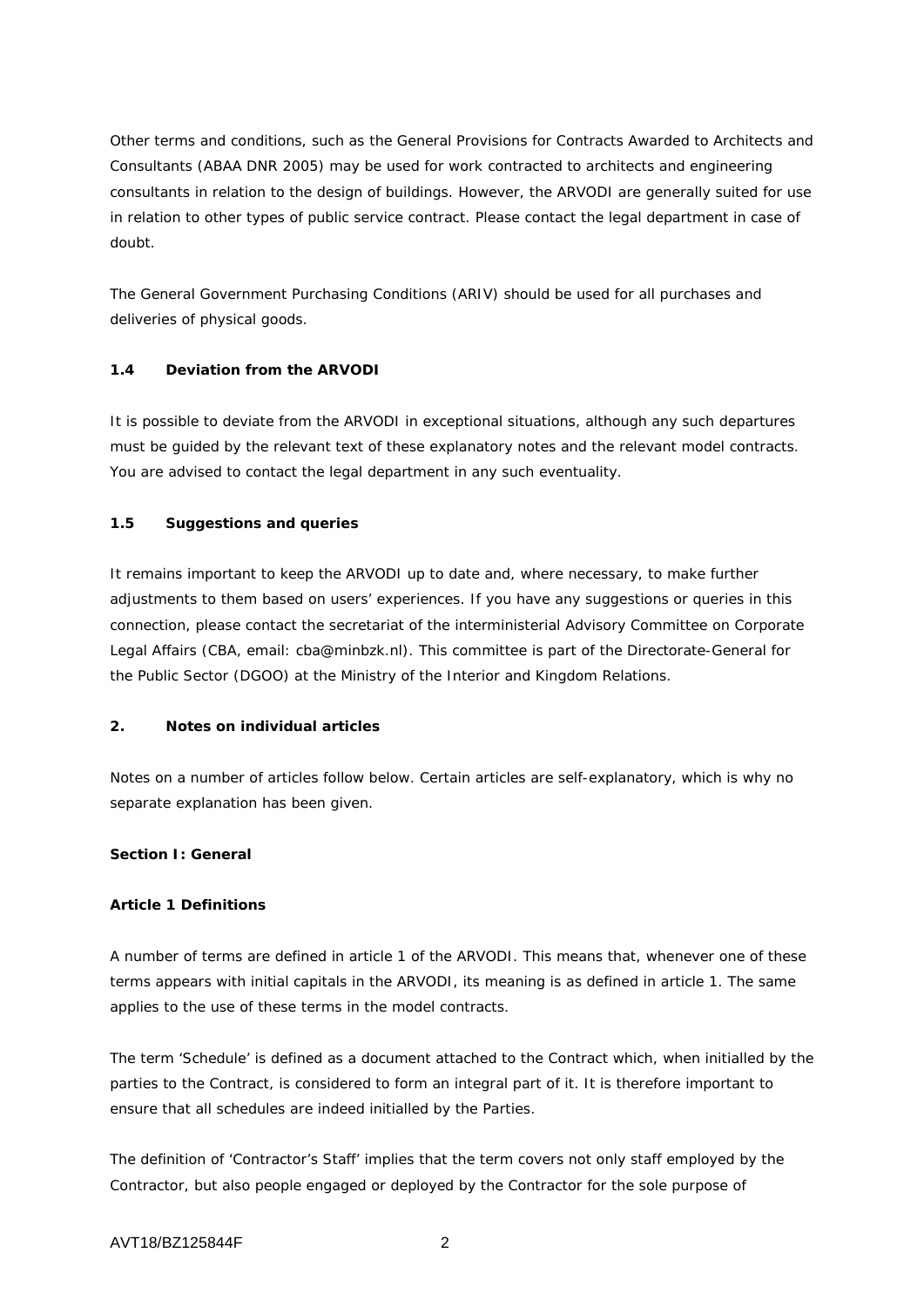performing the Contract. These are designated here as 'assistants' (see also article 5 of the model contract).

The definition of the term 'Working Day' refers to the General Extension of Time Limits Act. The official public holidays as defined in the General Extension of Time Limits Act are: New Year's Day, Easter Monday, Whit Monday, Christmas Day, Boxing Day, Ascension Day, the day on which the monarch's birthday is celebrated, and 5 May. Where a Contract is signed with a foreign partner, it is worth making sure that there is no confusion about days classified as official public holidays, especially as the contractual partner may be used to other public holidays.

As the term 'Party' is used to refer to both the Contracting Authority and the Contractor, it is important to take careful account of the context in which the term is used.

### **Article 2 Application**

Only the ARVODI apply to public service contracts, and not any terms and conditions the Contractor may have drawn up. This is why the model public service contract explicitly excludes the applicability of other general terms and conditions (see article 6.1 of the model public service contract).

#### **Section II: Performance of the Contract**

#### **Article 3 Guarantees given by the Contractor**

Under article 3, the Contractor guarantees that the Services provided by it or on its behalf meet the requirements laid down in the Contract and will be performed in a professional manner. It is important to note here that any failure to fulfil this guarantee automatically constitutes an attributable failure and hence automatically creates an obligation to pay damages.

#### **Article 4 Assessment and acceptance**

The acceptance and assessment of the Services provided are important milestones in the performance of the Contract. After all, these are the points at which you decide whether or not the Contractor has discharged its contractual obligations.

In assessing the Services, it is important to decide within 30 calendar days whether they have been provided in accordance with the description of the object of the Contract and with the requirements set out in it. The Contracting Authority will accept the Services if they meet these requirements. As the Contracting Authority will be deemed to have tacitly accepted the Services if it fails to respond within 30 days, it is important to respond within the 30-day period in any event. The 30-day acceptance period is a statutory time limit (see article 119b (2) (c) and (4) of Book 6 of the Civil Code).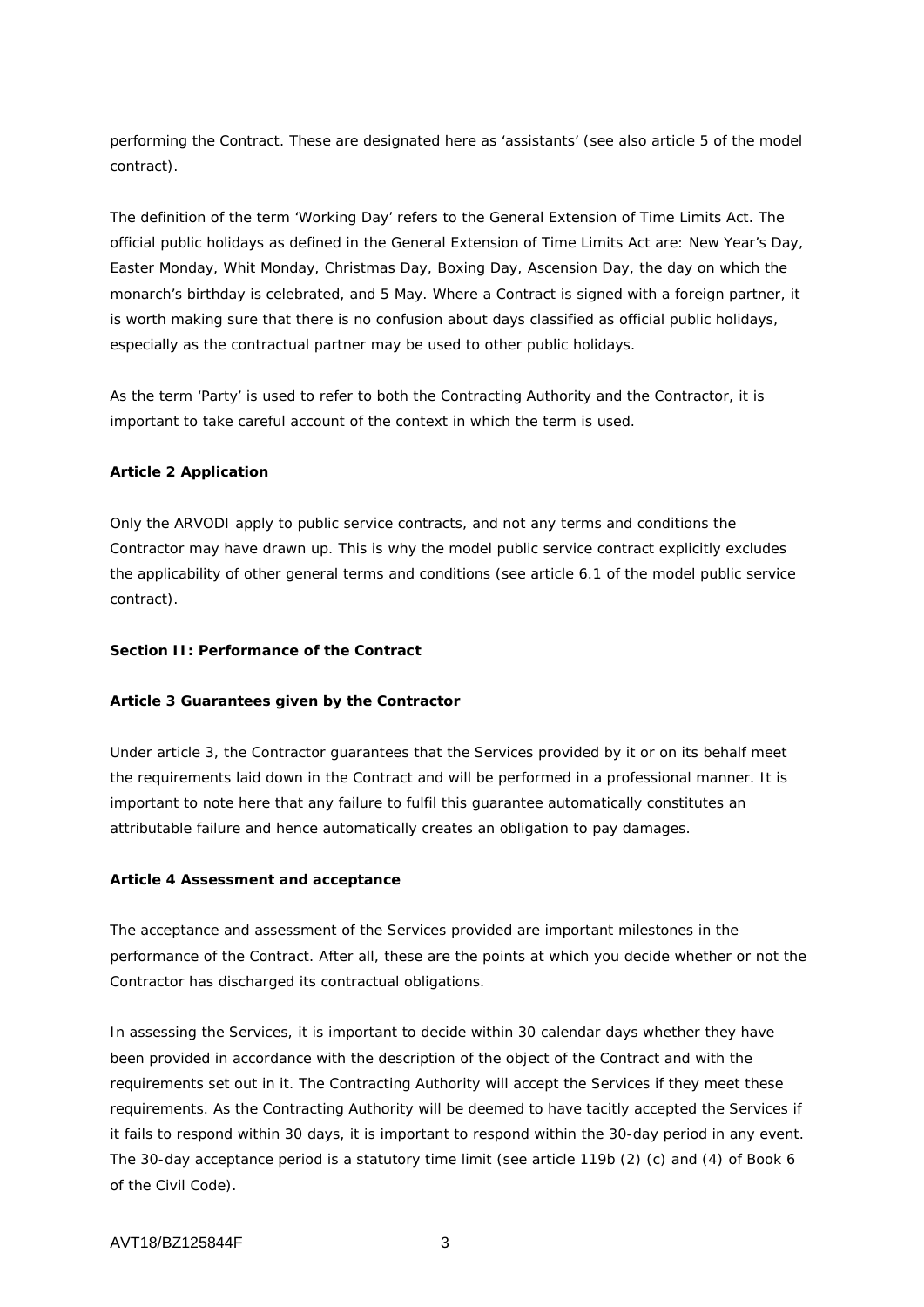For the Contractor, acceptance is a milestone as it signals the start of the 30-day payment period. This period commences once the Services have been accepted and the invoice has been received (see article 18). The period of time between the acceptance and payment dates may be extended in certain cases. For example, in the case of high-value Contracts, you can arrange for the Services to be provided in instalments, although you should then clearly define in advance both when the assessments are to take place and the deliverables concerned.

Although the Contracting Authority is free to instruct a third party to assess the Services on its behalf (see paragraph 3), the 30-day time limit for acceptance still applies in this case. If you decide to use a third-party assessor from the same branch of industry as that in which the Contractor is active, you must ensure that the assessor, who is also one of the Contractor's competitors, does not gain access to any of the Contractor's confidential company data. You can do this, for example, by providing the deliverable you wish to have assessed without disclosing any company data.

### **Article 6 Replacement of staff responsible for performing the Services**

It is important to try and avoid situations in which a Contractor replaces staff who it has said will be working on the project and whom the Contracting Authority has approved. Both the performance of the Contract in question and the relationship with the Contracting Authority benefit from a measure of continuity in relation to the staff deployed by the Contractor. Nevertheless, a situation may arise in which the Contractor is no longer able to assign a particular member of its staff to the Contract. The Contractor is not, however, entitled to replace the employee in question without the Contracting Authority's consent.

The Contracting Authority may not withhold its consent on unreasonable grounds and may attach certain conditions to its consent. It is also entitled to ask the Contractor to replace certain members of its staff if it believes that this is either necessary or desirable in the interests of the Contract. The Contractor must comply with such a request unless it is unreasonable to expect it to do so, for example because it is demonstrably impossible to find an adequate replacement.

#### **Section III: Relationship between Parties and supervision**

#### **Article 9 Progress reports**

In the light of the above, it is worth making arrangements about progress reports in the Contract, particularly in the case of long-term projects (see article 6.3 of the model contract).

### **Article 10 Contacts**

Contacts are entitled to perform any activities (irrespective of whether or not they are intended to have a legal effect) that need to be undertaken in order to perform the Contract. However, the only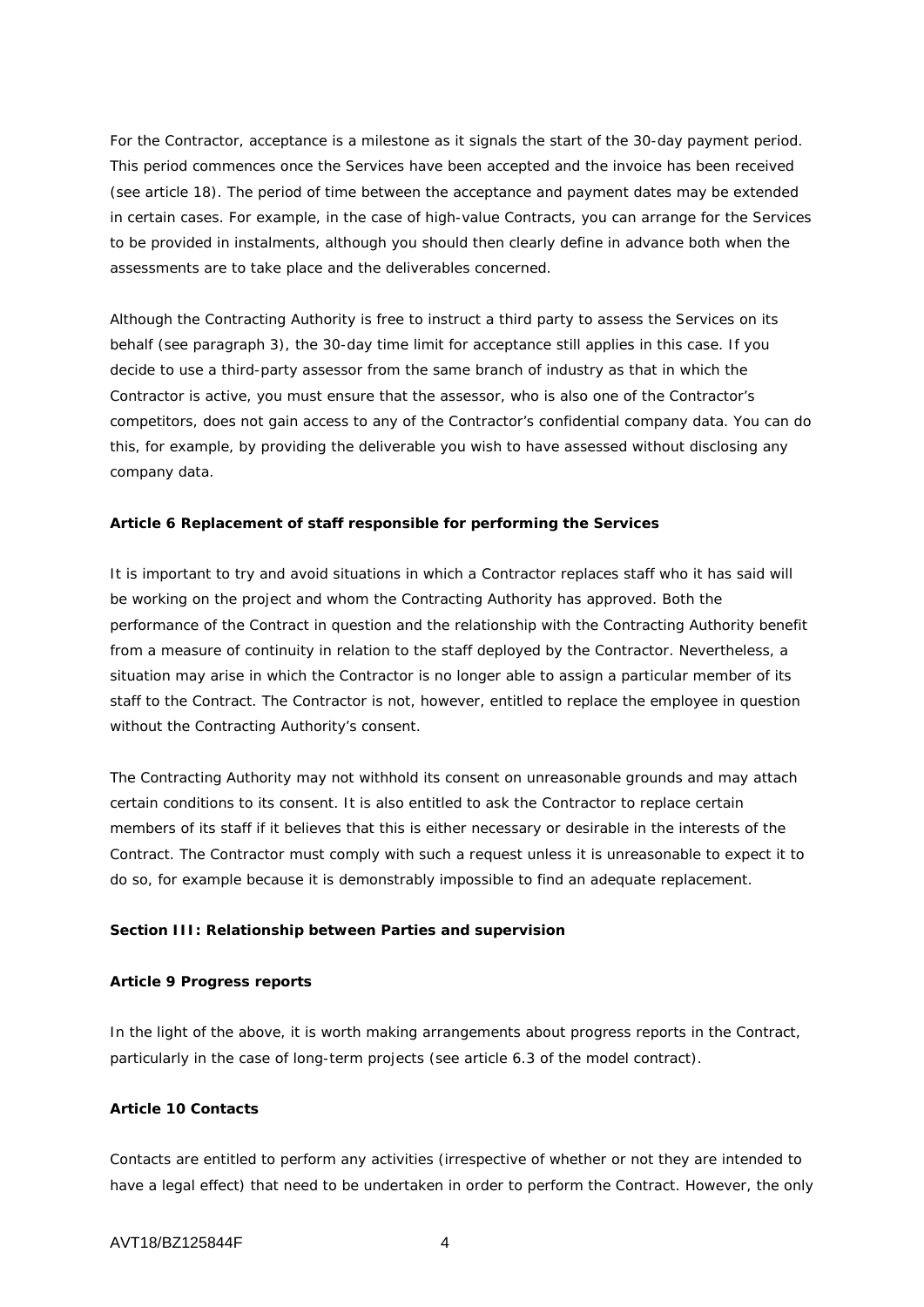people entitled to agree on amendments to the Contract are the original signatories, their legal successors and/or persons they have specifically authorised for this purpose.

### **Article 12 Method of notification**

All notices given by the Parties under the terms of the Contract must be in writing. It is becoming increasingly commonplace to make use of electronic means of communication, with email proving particularly popular. Notices may be given by email, provided that the email in question meets the criteria set out in paragraph 2. The text of this article is based on article 227a of Book 6 of the Civil Code.

### **Article 13 Confidentiality**

Public service contracts often involve a Contractor being supplied with information that is not intended to be made public, which is why this article imposes a duty of confidentiality on the Contractor. The Contractor is also obliged to impose this duty of confidentiality on its own Staff. To prevent any misunderstandings, the Contracting Authority should clearly indicate in advance which type of information is definitely to be regarded as confidential.

Under this provision the Contracting Authority may, if it considers this to be important, require the Contractor to return information that it has in its possession to the Contracting Authority. However, professionals in certain fields, like lawyers and auditors, are bound by the rules of their profession to keep certain information. The Contracting Authority cannot demand that such information is returned.

A penalty clause may be included in the Contract imposing a penalty on the Contractor if it breaches its duty of confidentiality (see article 6.5 of the model contract). This provides an extra stimulus for the Contractor to fulfil its duty of confidentiality.

### **Article 14 Processing of personal data**

### Paragraph 1

Paragraph 1 gives the Parties a contractual basis for calling on one another to comply with obligations already applicable to them under legislation.

### Paragraph 2

If, in performing the Contract for the Contracting Authority, the Contractor processes personal data, the law requires this to be regulated in a data processing agreement. As a rule, the data processing agreement will be signed at the same time as the Contract. If, however, cause to conclude a data processing agreement arises only during the term of the Contract, paragraph 2 gives the Parties a contractual basis to call on one another to conclude such an agreement.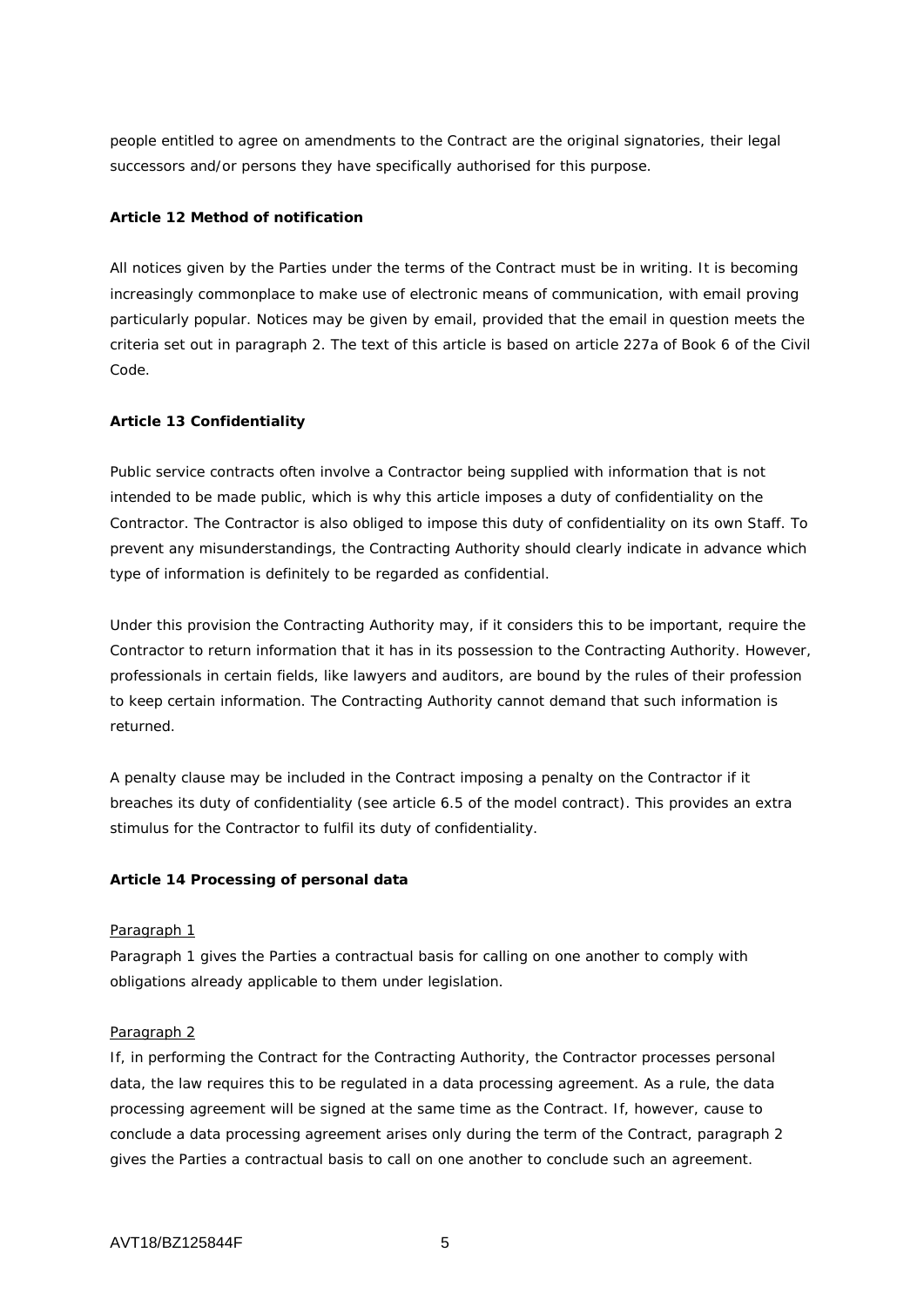### **Article 15 Security**

The Contracting Authority attaches great value to the security of its Staff, premises and information, which is why the Contractor is required to follow the Contracting Authority's codes of conduct and internal rules.

The Contracting Authority must inform the Contractor in good time about these rules. The Contractor, in turn, is required inform its own Staff about them. The Contracting Authority is also entitled to remind the Contractor's Staff about the existence of these rules, as and when the need arises during the course of their work, and to call them to account if they fail to observe them.

If desired, the Contracting Authority may require the Contractor to present 'certificates of good conduct' on behalf of the Staff it is intending to deploy. This may be necessary, for example, if the Contracting Authority has doubts about certain people or if the project is such that the Contractor's Staff will or may gain access to confidential information. In such cases, the Contracting Authority is also entitled to require the Contractor to submit its Staff to security screening by the General Intelligence and Security Service (AIVD) before they start work on the project.

### **Section IV: Financial provisions**

### **Article 16 Payment and upward and downward contract variations**

### Article 16.1 Payment

The ARVODI assume that the Contractor is paid retrospectively for the time actually spent working on the project in question, based on the agreed rates. To this end, the Contractor is entitled to submit monthly invoices for the actual costs incurred and the actual time worked during the past month, if necessary subject to a maximum ceiling specified in the Contract.

It is also possible to agree a fixed fee with the Contractor instead of payment based on the actual costs incurred and time worked. It is worth agreeing on a fixed fee only if it is possible to give an accurate description of the end product in advance, and if it is easy to assess the quality of the end product once it is ready.

### Articles 16.2 to 16.4 Upward contract variations

Irrespective of whether the Parties have agreed that the Contractor should be paid a fixed fee or should invoice for the actual costs incurred and time worked, it is essential to ensure that the Contract contains the clearest possible description of the Services the Contractor is to provide, if necessary in a separate Schedule. The description is not just a means of assessing the quality of the Services performed, but also provides a framework for deciding whether any additional work constitutes an upward contract variation (for which the Contractor is entitled to charge a fee). After all, this is only the case if, due to additional requirements stipulated by the Contracting Authority, the Contractor demonstrably needs to spend more money and/or time than originally agreed in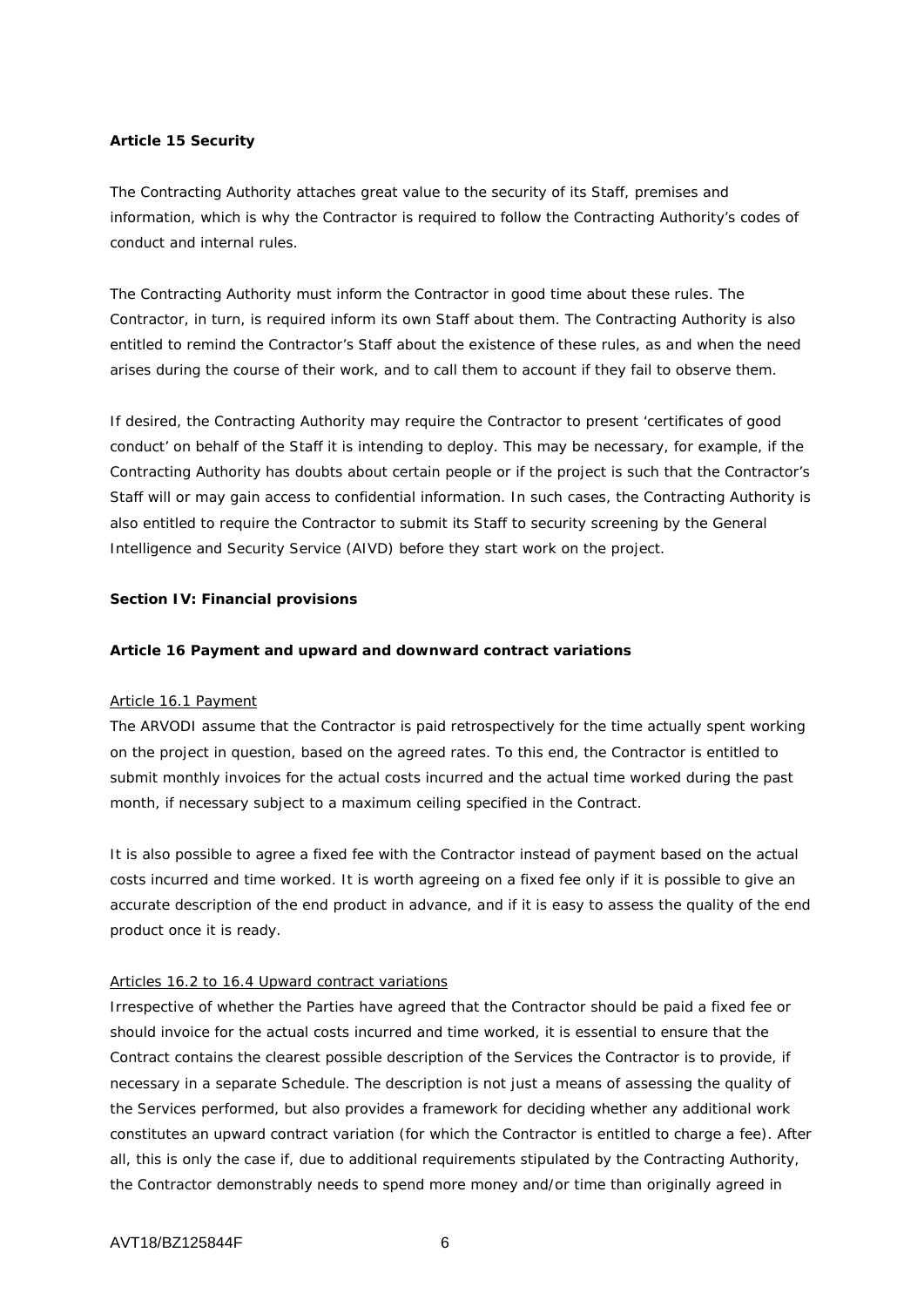order to supply the Services, possibly in adjusted form. An upward contract variation arises only if the Contracting Authority makes certain demands over and above those laid down in the original Contract. If this is not the case, the Contractor is in principle responsible for paying for the cost of any additional work. This also applies if the Contractor has to perform extra work in order to replace or improve a service that is found to be of poor quality.

Under paragraph 3, the Contractor is not entitled to undertake any additional work that constitutes an upward contract variation until the Parties have agreed in writing on the amount of work that needs to be performed, and its duration and cost.

Under paragraph 4, the Contractor is obliged to carry out an order for additional work subject to the provisions of the Contract, as long as its cost does not exceed 10% of the originally agreed contract value. In such an event, the Contractor has no choice but to carry out the additional work at the originally agreed hourly rate. If the cost of the additional work represents more than 10% of the original contract value, the Contractor is entitled to renegotiate the terms of the additional work with the Contracting Authority. This obligation applies, however, only if the additional work does not represent a substantial change in the nature of the Contract.

### Article 16.5 Downward contract variations

Downward contract variations are also possible in certain circumstances. If one of the Parties (usually the Contracting Authority) takes the view that less work needs to be performed than was originally agreed, it should notify the other Party as soon as possible so as to prevent the latter from wasting time and money on activities that are no longer required.

### **Article 17 Invoicing**

The government is keen to promote electronic invoicing. For this reason, it has decided that, in principle, all invoices should be submitted and processed electronically. If this is not feasible or desirable in a particular case, the model contract contains provisions enabling the Parties to decide on a different course of action so that the Contractor can submit printed invoices.

#### **Article 18 Payment and invoice audits**

Payment should be made as quickly as possible, and in any event by no later than 30 days after the date on which the Services are accepted and the invoice received. The 30-day payment term is a statutory time limit (see article 119b (2) and (5) of Book 6 of the Civil Code) that may be departed from only in exceptional circumstances.

The right to payment arises only after the Services have been accepted (see article 4) and a correct invoice has been received. If the invoice does not comply with the Contract provisions, you should contact the Contractor as soon as possible to ask for a new invoice. The payment period does not start until the date on which a correct invoice is received. If the Contractor submits an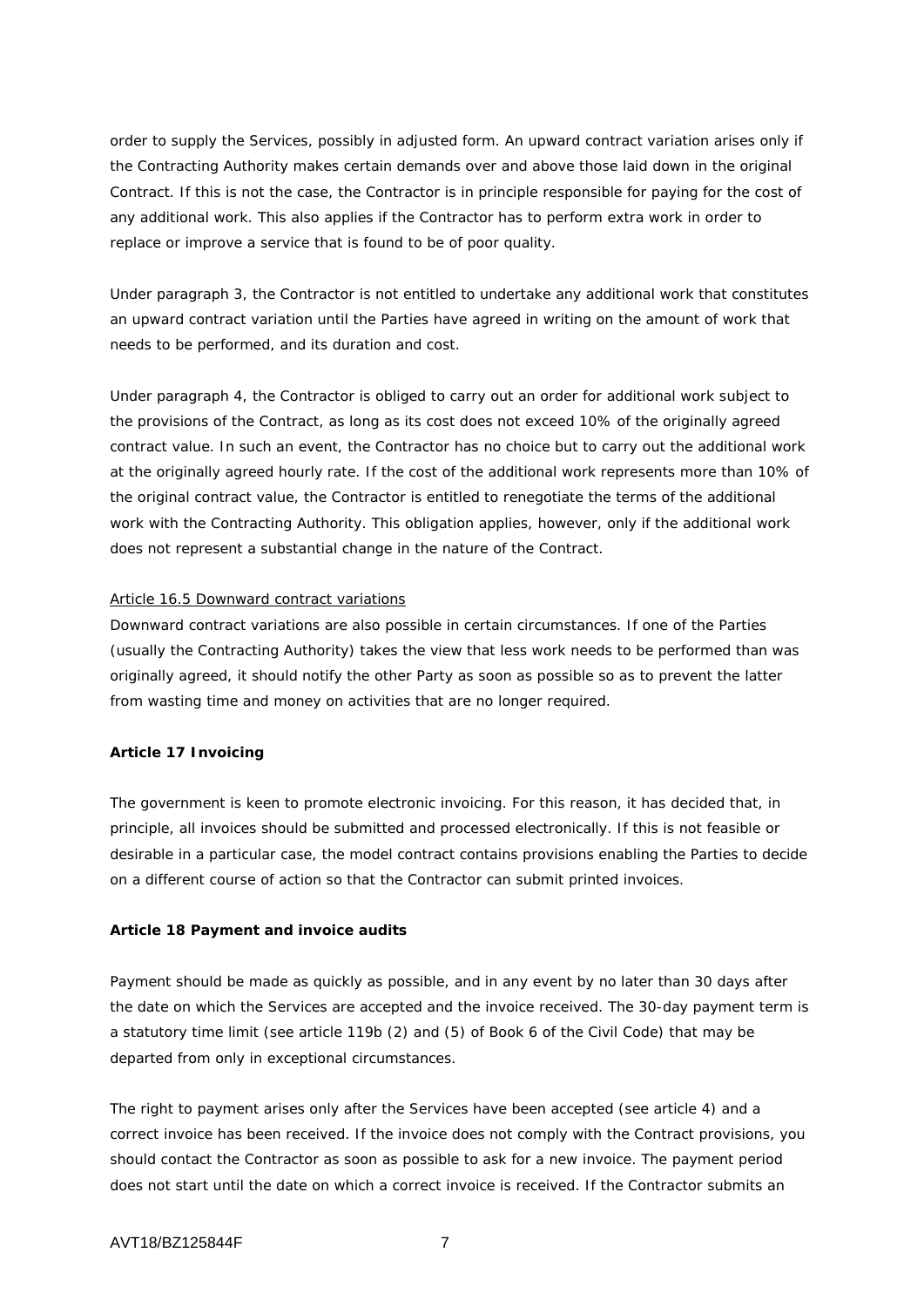invoice before the results of the Services have been accepted, the payment period commences on the day after the date on which the Services are accepted.

The Contracting Authority is liable to pay statutory interest on any amount outstanding after the expiry of the time limit for payment, as from the day after the date agreed as the deadline for payment. Statutory interest is charged at the rate applying to commercial transactions.

If the Contracting Authority fails to pay on time, it also automatically becomes liable to pay a debt collection charge under article 96 of Book 6 of the Civil Code to cover the cost of out-of-court settlement. The Civil Code stipulates a minimum charge of €40. The Contracting Authority's liability for this charge arises without any notice having to be served, on the day after the date of expiry of the 30-day payment period referred to above. With a view to finding out how much is owed, the Contractor needs to send the Contracting Authority a separate invoice for the statutory interest and the debt collection charge.

The Contracting Authority can ask an accountant to perform a confidential audit of the invoice. The information presented to the accountant for this purpose should be restricted to that needed for the purpose of the audit.

### **Article 19 Advance**

Although the basic rule is that no payments should be made until the Contractor has provided the Services in question, an exception may be made if the Contractor is able to prove that it first has to invest substantial amounts of money in order to perform the Services. Before an advance is paid, an assessment must be made of the risk that the Contractor will not fulfil its obligations, or will not do so fully. If the Contracting Authority considers that risk to be substantial, it may require the Contractor to issue it with an on-demand bank guarantee. This is a statement issued by a credit institution at the Contractor's request and expense, in which the credit institution guarantees to pay up to a given maximum amount in response to a claim to this effect. Reference is made in this connection to article 2 of the Prepayments Order 2007.

The credit institution will generally insist on the Contractor's account being blocked for the value of the guarantee, thereby running little risk. This does mean, however, not only that the Contractor will be unable to access the blocked funds in its account, but also that it will have to pay a fee for the issue of the guarantee. For this reason, too, the expediency of requiring a bank guarantee must be weighed up carefully.

A model on-demand bank guarantee is appended to the ARVODI.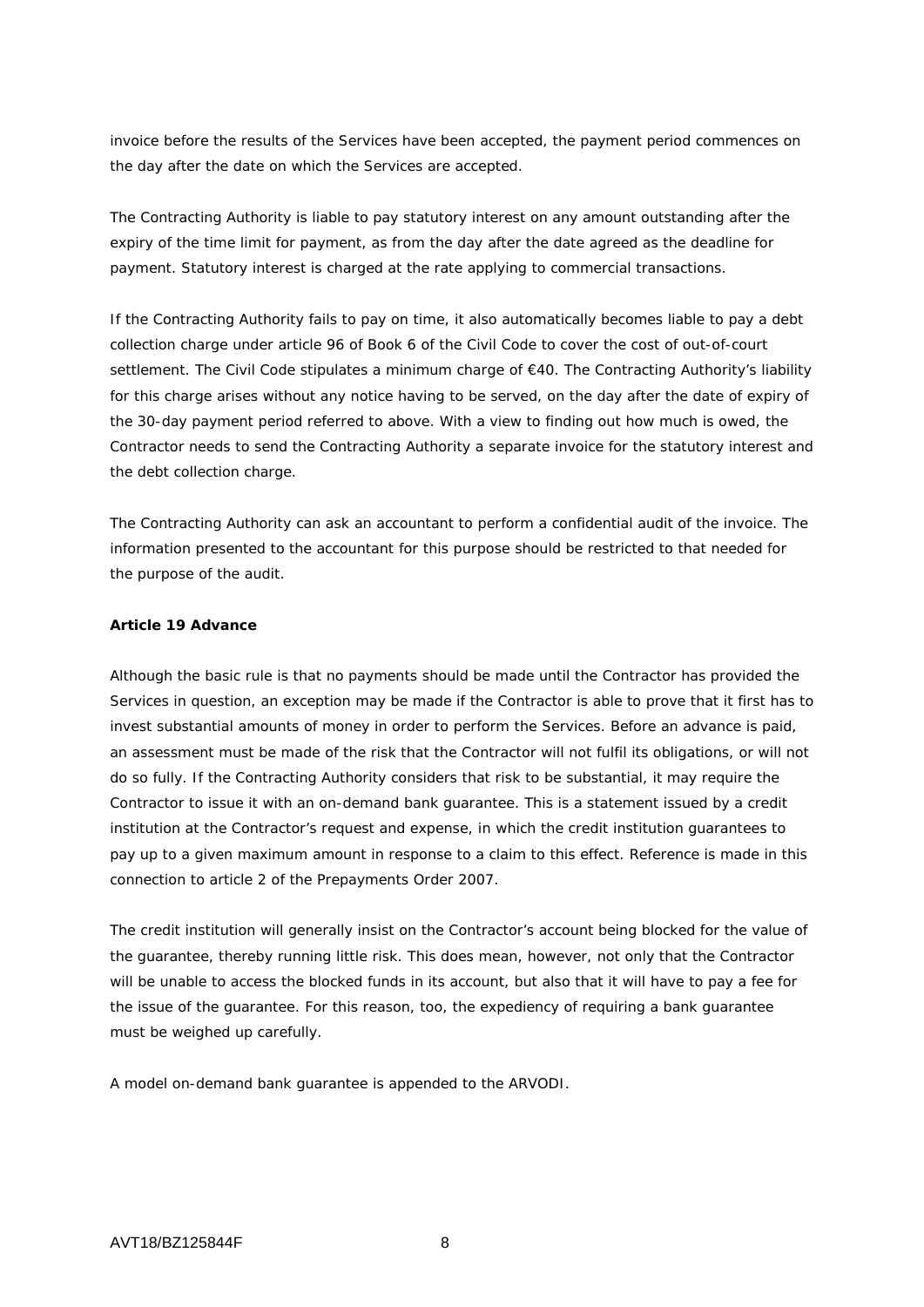### **Section V: Non-performance**

### **Article 21 Liability**

If a Party fails to discharge any of its contractual obligations (also referred to as 'nonperformance'), it is obliged to compensate the other Party for the damage thus caused, unless the failure is not attributable to the defaulting Party. A failure arises only once a Party is in default. In most cases, this requires the issue of a notice of default.

### Action to be taken in the event of an attributable failure:

- 1. If the Contractor fails to comply with any of its contractual obligations, the Contracting Authority should give written notice of default as soon as possible. It must allow the Contractor a reasonable period in which to remedy the problem. A notice of default is not required if there is no prospect of the Contractor ever discharging its obligation or if the Contractor fails to observe a vital deadline, i.e. a clearly agreed date or time limit by which the service must have been provided and which has not previously been extended.
- 2. The Contractor is still in default if it fails to discharge its obligation within the reasonable period it has been given in which to do so.
- 3. If the Contractor still fails to immediately discharge its obligation, the Contracting Authority is in any event entitled to demand compensation on account of the delay in the performance of the Contract during the period in which the Contractor is in default.
- 4. If the Contractor is in default, the Contracting Authority is entitled to demand either that the Contractor perform the Contract as agreed (and, if necessary, that the Contractor pay for the damage caused by its failure to discharge its obligations in good time) or that the original Contract be converted into an undertaking to pay compensation in lieu of services provided. In such an event, the Contracting Authority is also entitled to cancel the Contract and may, if it so wishes, submit a claim for compensation of present and future damage (see article 22).

### Damage

The term 'damage' is understood to include financial loss and any other intangible loss in so far as there is a legal right to compensation of such losses. 'Financial loss' includes both actual loss and loss of profit. The extent of any damage is determined on the basis of lost revenue, which means that the situation of the Party incurring the damage is compared with the situation it would have been in if the Contract had been properly performed. It should be noted that the term 'event' is not used in this article in its insurance sense.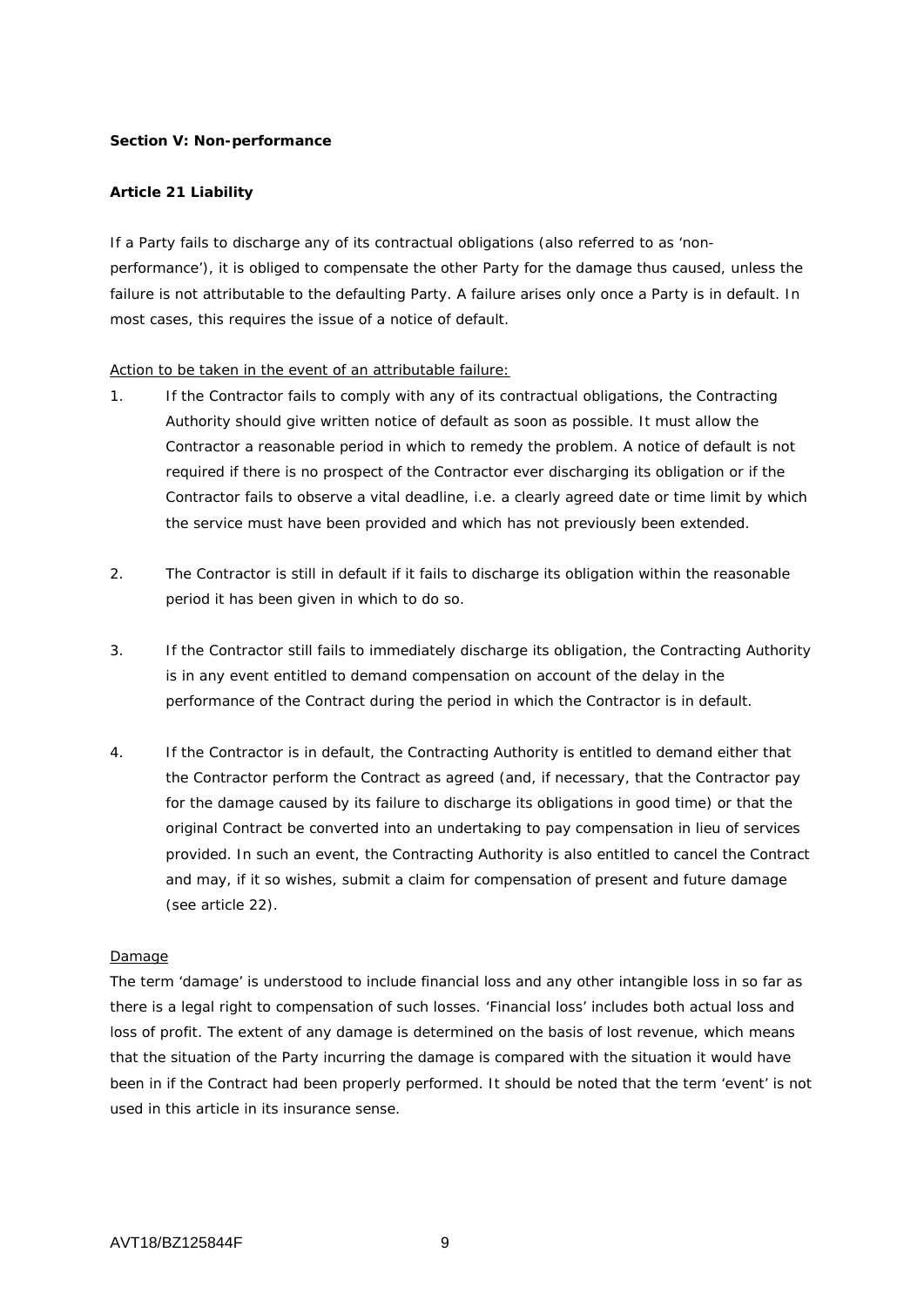#### Extent of liability

Although the law does not, in principle, limit the Parties' liability for any damage they may cause, the current version of the ARVODI nonetheless places a limit on the Parties' liability. The ARVODI limit the Parties' liability by basing it on a rising scale. This is a flexible method, in which the limit of liability depends on the agreed value of the Contract, including any amendments made during the term of the Contract. Roughly speaking, the Parties' liability is limited to three times the Contract value. Damage are not divided into categories, e.g. direct, indirect and consequential damage, given that the law does not make such a distinction either and also that the State does not believe in placing further limits on the extent of the Parties' liability. After all, one of the consequences of limiting liability is either that the State itself has to pay for some of the damage occasioned by the Contractor and/or that such losses have to be met from public funds. For these reasons the ARVODI do not seek to limit the Parties' liability any further. Besides a limit on liability per event that causes damage, there is an annual limit that applies to each year since the Contract came into force ('contract year'). If damage is caused by several events in a single contract year, liability in that year is limited to the amount in question. The limit applies again in the following contract year. If the Contract has a duration of less than a year, the maximum liability applicable to one contract year still applies to the entire duration of that Contract. In other words, the maximum liability is not adjusted on a pro rata basis. If one or more years have passed since the Contract entered into force and the last contract period is shorter than a year, the maximum liability applicable to one contract year still applies to that last contract period in its entirety. In other words, here too the maximum liability is not adjusted on a pro rata basis.

In certain situations, there may be grounds for making different arrangements about the extent of the Parties' liability. The model contract contains an optional clause (article 6.7) that may be used for this purpose. An assessment must be made on a case-by-case basis as to whether the provisions on liability laid down in article 21 are appropriate. Important considerations in such an assessment include in any case the possible scope of the damage if the Contractor fails to fulfil its obligations and the likelihood that this situation will arise (once or several times) during the lifetime of the Contract. If the potential damage far exceeds the Contractor's maximum liability, there may be grounds for raising the Contractor's maximum liability. The Contracting Authority must bear in mind that a higher maximum liability may result in a higher price for the Services, since this risk is factored into that price.

You are advised to contact the legal department if you are planning to make use of this clause.

### Paragraph 3

This paragraph contains three (customary) exceptions to the limitation of liability set out in the first part of this paragraph. The exception under b relates to intent or gross negligence not only on the part of the board of the Contractor's business but also on the part of its staff. That is important because the work is usually performed by the staff and not the board.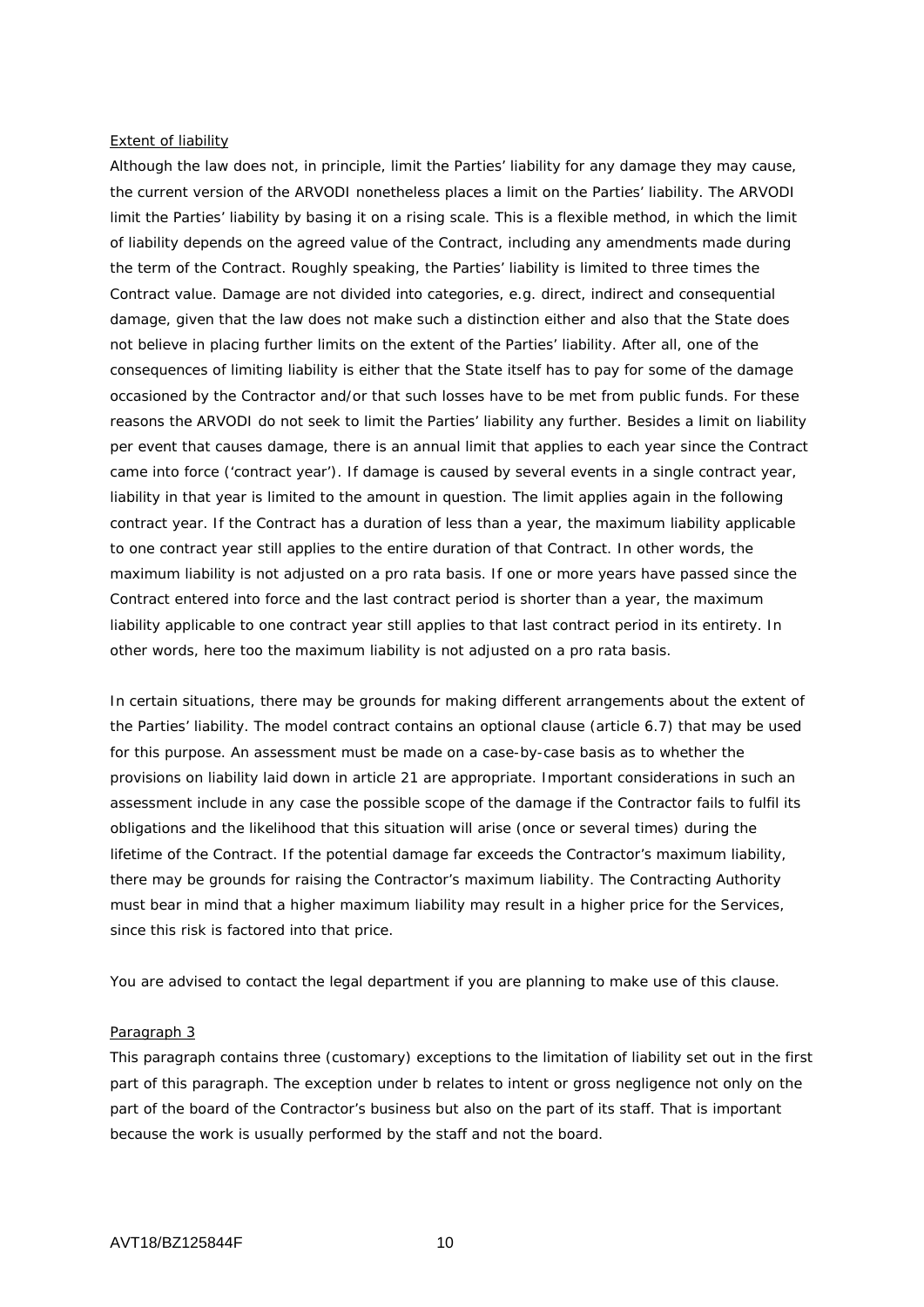The exception under d relates to damage resulting from breach of legislation on the protection of personal data. The protection of natural persons during the processing of personal data is a fundamental right. Violation of this fundamental right can cause natural persons serious damage and lead to substantial damage on the part of the controller. The latter may, for example, be confronted with costs to prevent or limit the damage suffered by data subjects or fines imposed on it by the supervisory authority.

If, in performing the Contract for the Contracting Authority, the Contractor processes personal data, the Parties will regulate this in a data processing agreement. If the Contractor breaches this data processing agreement by failing, for example, to secure the personal data, it is not disproportionate to hold it liable for any damage caused, in accordance with the 'polluter pays' principle.

The fact that the processor can best manage the risk of such damage is another reason why an exception to the general liability limitation set out in article 21 applies in its regard. The Contract may depart from this principle if the Contracting Authority believes there is reason to do so in a particular case.

### **Article 22 Cancellation and notice of termination**

Article 22 refers to two ways in which the Contract may be ended prior to its expiry, i.e. by cancellation (articles 22.1 to 22.4) or by giving notice of termination (article 22.6).

#### **Cancellation**

Under article 265 of Book 6 of the Civil Code, a failure by a Party to discharge any of its contractual obligations entitles the other Party to cancel the Contract either in full or in part, unless the failure is so unusual or insignificant as not to warrant cancellation and the attendant consequences. The wording of article 22.1 of the ARVODI follows the wording of the law. If it is not already clear that the defaulting Party is permanently or temporarily unable to fulfil its obligations, the right to cancel the Contract arises only after the defaulting Party has been given notice of default.

The Party who wishes to cancel the Contract must be able to prove that the other Party has failed to discharge its contractual obligations. In other words, the burden of proof rests on the Party claiming default. In addition, the failure itself must be so grave as to warrant the cancellation of the Contract. The burden of proving that the failure does not warrant the cancellation of the Contract rests on the defaulting Party.

A situation may arise in which one of the Parties is unable to discharge its obligations due to force majeure. This is known as a non-attributable failure. A failure cannot be attributed to the defaulting Party if the latter is not to blame for it and may not be held responsible in accordance with the law, a legal act or generally accepted standards. The ARVODI contain a list of circumstances in which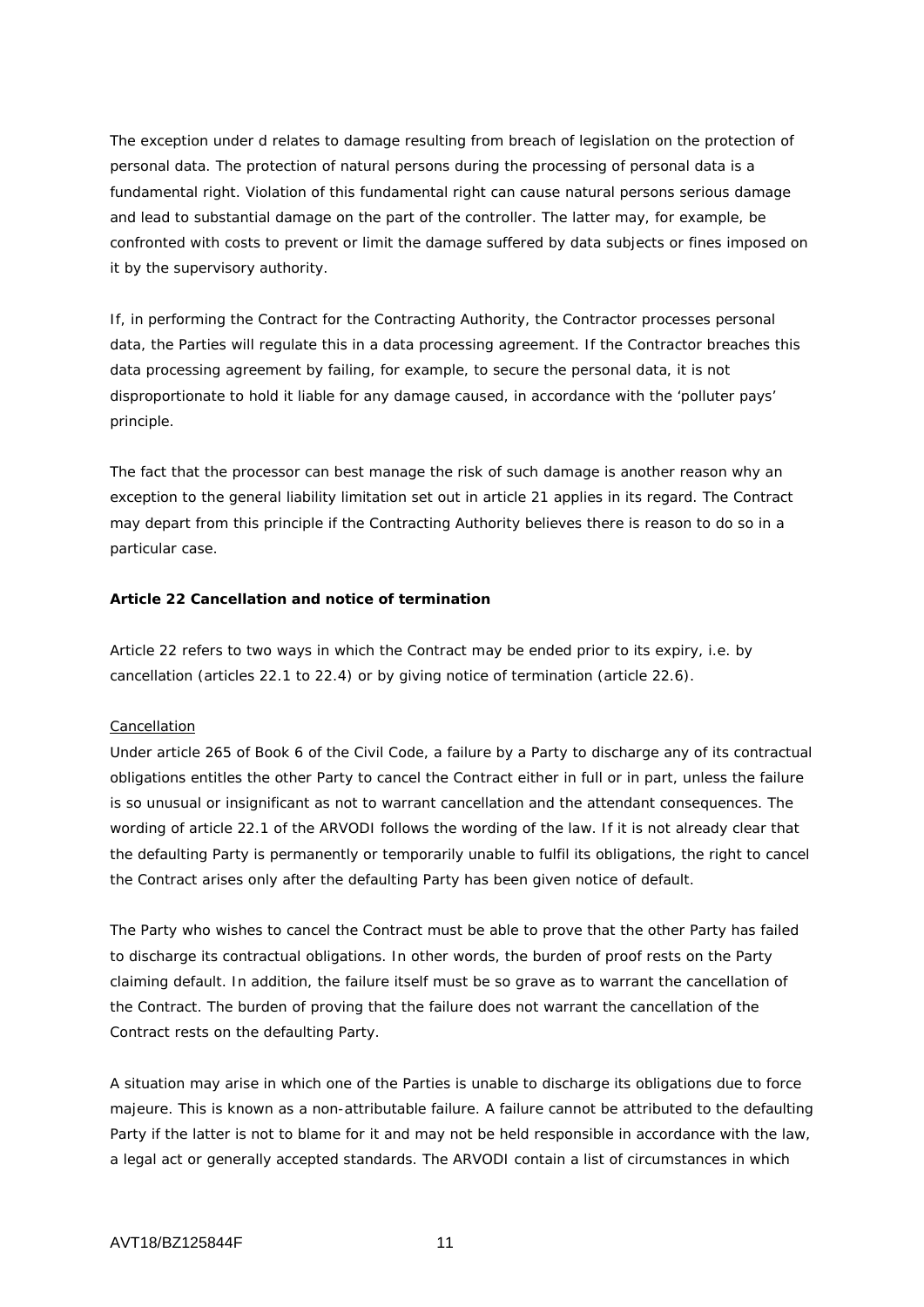the Contractor is not in any event entitled to invoke force majeure. In the event of force majeure, the Contract may be cancelled after a period of 15 Working Days.

The ARVODI also list a number of other circumstances in which the Contract may be cancelled. One of these is if the Contractor is declared bankrupt (article 22.4). If necessary, the Contract may be cancelled in part, thus enabling the Contractor to perform some of the agreed activities. In some instances, however, the two Parties have lost so much confidence in each other that even partial cancellation is not a realistic option. Because this is generally a complex matter, it is worth contacting the legal department before proceeding.

The cancellation of the Contract releases the Parties from their obligations and creates a commitment to 'undo' everything that has been done in the past (see article 271 of Book 6 of the Civil Code). In principle, the beneficiary of the service is obliged to 'return' the service in the condition it was in when it was provided. If the nature of the service precludes the possibility of 'undoing' it, the beneficiary may be obliged to pay compensation.

### Notice of termination

The Contracting Authority's right to terminate the Contract at any time is (also) enshrined in article 408 of Book 7 of the Civil Code. The Contracting Authority is not required to explain why it is terminating the Contract, nor does the Contractor necessarily have to be in default for the Contract to be terminated. In the event of termination, the Contracting Authority is however required to pay the Contractor a reasonable fee for the work it has already carried out and for commitments it has already made for the future. Moreover, the Contracting Authority is not entitled to compensation in the event of termination.

Other than in the case of cancellation, termination does not create a requirement to 'undo' everything that has been done in the past.

In principle, the Contract may be terminated with immediate effect on the basis of article 22. A number of industry bodies have referred to the impact that termination without a notice period would have on a Contractor. Should the case arise, therefore, the Contracting Authority is expressly advised to consider observing a notice period if possible.

### **Section VI: Miscellaneous**

#### **Article 24 Intellectual property rights**

#### General

Making provision in a Contract to deal with intellectual property rights is a matter that raises all kinds of questions and requires a great deal of care. That is why the subject is discussed in some depth here.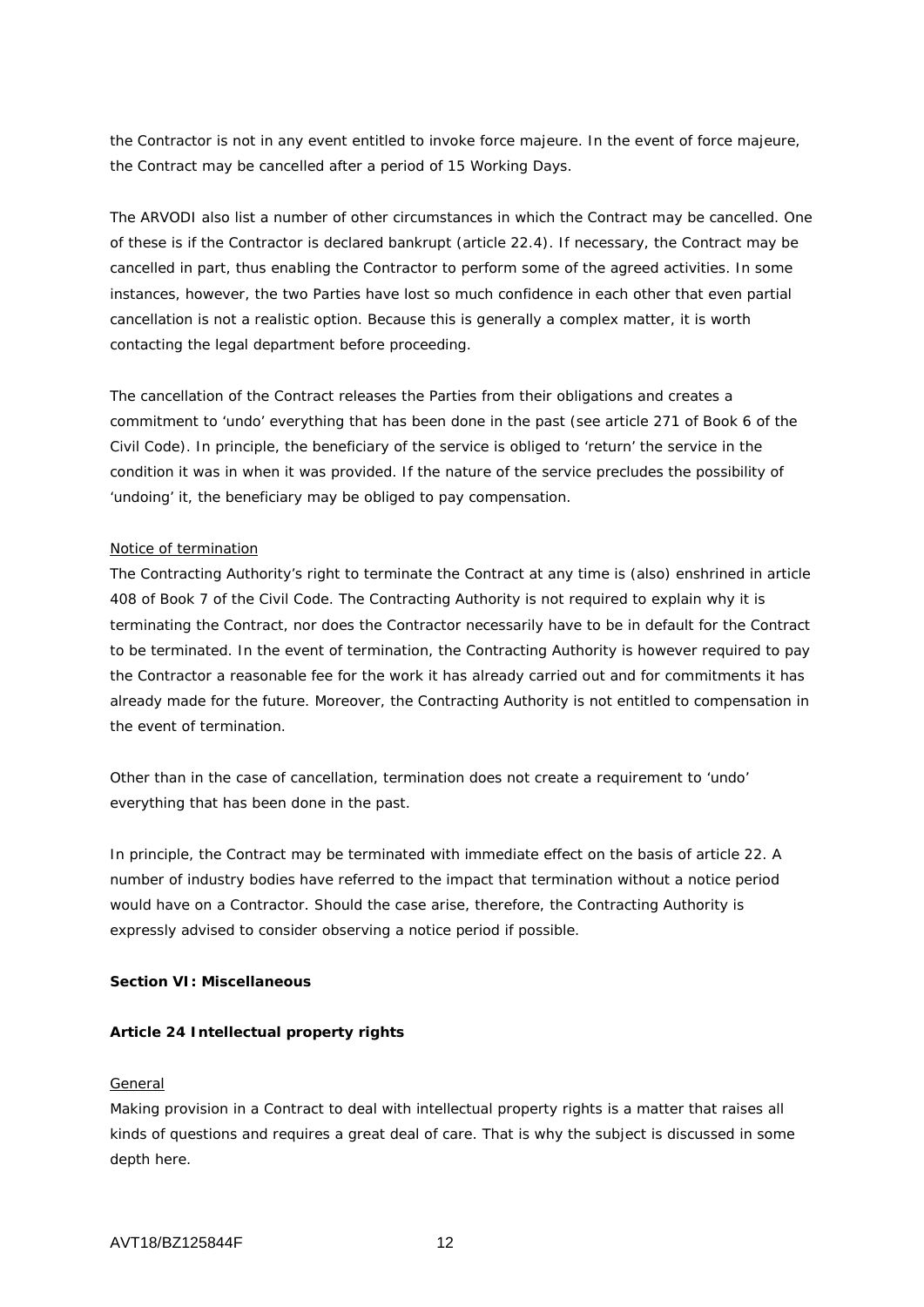All forms of intellectual property rights (IPRs) are absolute rights to intangible objects, also known as 'products of the mind'. The literature on IPRs divides them into two categories: copyright and neighbouring rights on the one hand and industrial rights on the other. The latter category includes patent rights (designed to protect technical inventions), trademark rights (designed to protect signs and marks for distinguishing goods and services traded in commercial transactions), design rights (designed to protect works of applied arts and industrial designs and models) and plant breeders' rights (designed to protect new plant varieties). Database rights are also IPRs and are protected both as a form of copyright and in their own right.

Industrial rights need to be established, i.e. they need to be registered or filed. As the Contracting Authority will not normally wish to establish an industrial right itself or have an industrial right transferred to it, the ARVODI do not contain a standard clause for the transfer of industrial rights. If the Contractor claims an industrial right, this should not have a detrimental impact on a Contracting Authority making use of the results of the Services. For this reason, article 24.9 stipulates that a non-exclusive<sup>[1](#page-12-0)</sup> right of use (also known as a licence) is assigned to the Contracting Authority, so that the latter can continue to make use of the results of the Services for an indefinite period of time.

#### Copyright and database rights

Unlike the industrial rights referred to above, the performance of activities by the Contractor under the ARVODI will regularly involve the establishment of copyright and occasionally also database rights.

#### *Copyright*

Copyright is defined in the Copyright Act as 'the exclusive right of the author of a work of literature, science or art, or his or her legal successors, to publish and reproduce the work, subject to the restrictions imposed by the law'. Copyright arises automatically (i.e. there is no registration or filing requirement) as long as the work satisfies two criteria formulated by the courts: originality and authorship. Most Contracts covered by the ARVODI, such as for the production of a policy report or a research report, satisfy both of these criteria. It is important to note that copyright relates to the subjective aspects of the work in question, such as the choice of subject matter, the way in which it is ordered, as well as the structure of the work and the way in which it is worded. In other words, copyright is **not** concerned with objective aspects such as facts, data, arguments, discoveries, methods, a specific style of writing, etc. Third parties are free to reproduce any of the latter from a research report, for example, unless they are subject to a confidentiality clause (such as that set out in article 13 of the ARVODI).

Under article 24.1, once the copyright has been assigned, the Contracting Authority gains an exclusive right to publish and reproduce the results of the Services, in accordance with the Parties'

<span id="page-12-0"></span><sup>-</sup><sup>1</sup> The term 'non-exclusive' means that the Contractor is also entitled to grant licences to third parties.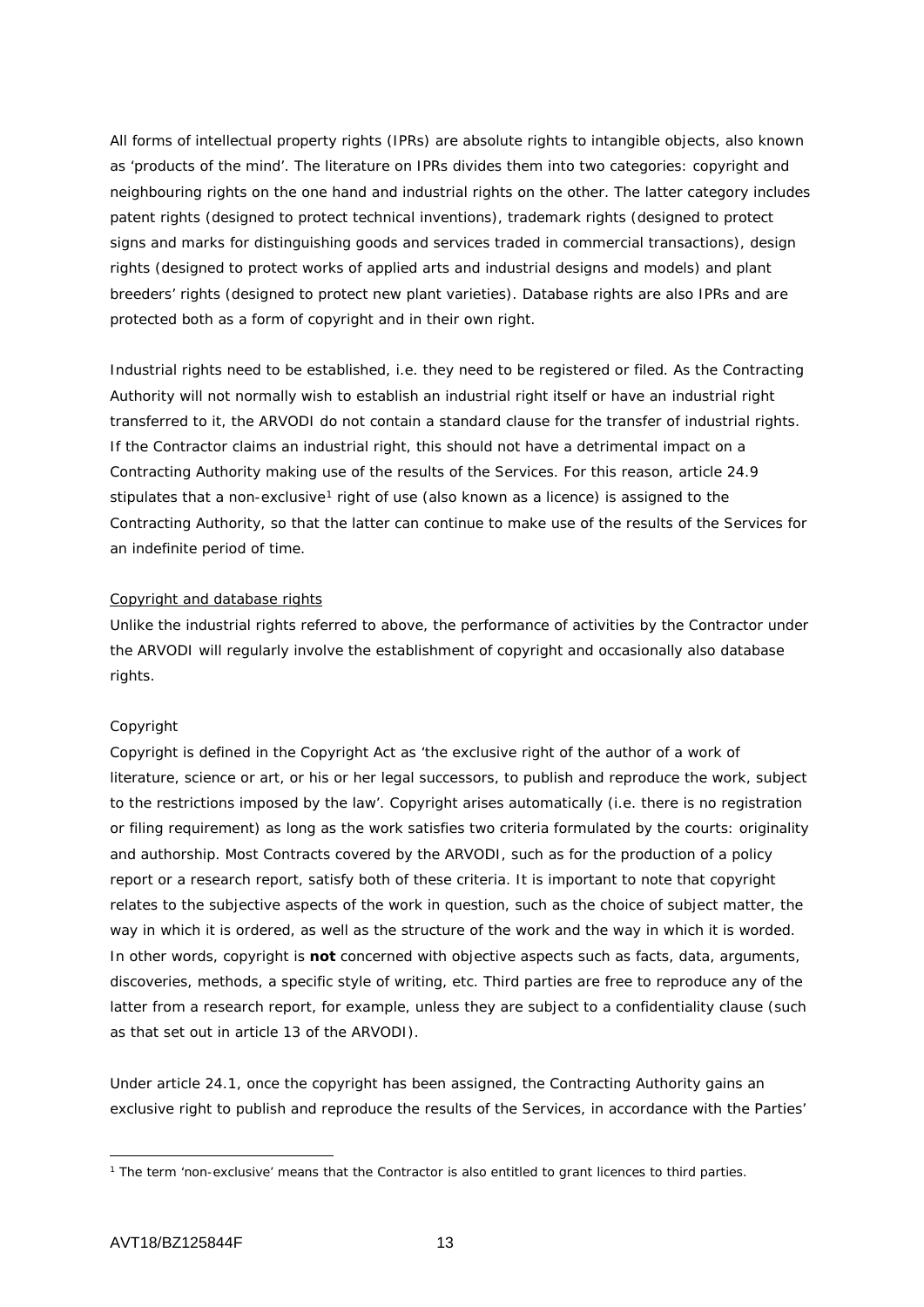intentions as set out in the Contract. 'Reproduction' includes the right to process the work (see section 13 of the Copyright Act), if necessary with the help of another service provider.

Even if transferred, a copyright lasts for 70 years after the author's death, after which it lapses.

### *Database rights*

The statutory definition of a database is 'a collection of works, data or other independent elements that are systematically or methodically ordered and are separately accessible by electronic or other means, and in relation to which a substantial investment needs to be made in order to acquire or verify them or present their contents in qualitative or quantitative terms'. Such a collection may also be copyright-protected.

Under the Databases (Legal Protection) Act, a database is covered by its own independent IPR if and in so far as it complies with all the various aspects of the definition given in the Act. The right is legally vested in the 'Producer' of the database. In the framework of the Contract, the right accrues to the Contractor (as the Producer) but, under article 24.2 of the ARVODI, it is assigned to the Contracting Authority as soon as it arises.

The assignment of the database right gives the Contracting Authority two vital powers: firstly, the right to give permission for the transfer of all or part of the database to another medium (this is known as 'data retrieval' and includes downloading, printing and photocopying); and secondly, the right to give permission for the contents of the database to be published, by circulating copies of the database, renting it out or transmitting it online or in another form (this is also known as 'reuse').

The IPR arises once the database is complete and lapses after 15 years, starting from 1 January of the year following that in which the database was completed.

#### Assignment of intellectual property rights

In principle, any copyright or database rights that arise as the result of a Contract awarded by a government body are vested in the Contracting Authority. The reasons for this are as follows.

First of all, the Contract is the result of the Contracting Authority's own initiative. Without the existence of a Contract, the rights would not arise. Moreover, the fact that the Services are paid for with tax revenue justifies the Contracting Authority having the privilege of deciding which Party should be the ultimate holder of the IPRs. Secondly, the Contracting Authority should usually be able to use the results of the Services without any restrictions. This is not generally possible if the copyright and database rights have not been assigned. Thirdly, there are growing demands for the government to publicly disclose the data it holds by publishing it in the form of open data. If the copyright and database rights have not been assigned to the Contracting Authority, this may impede its ability to publish the data in question.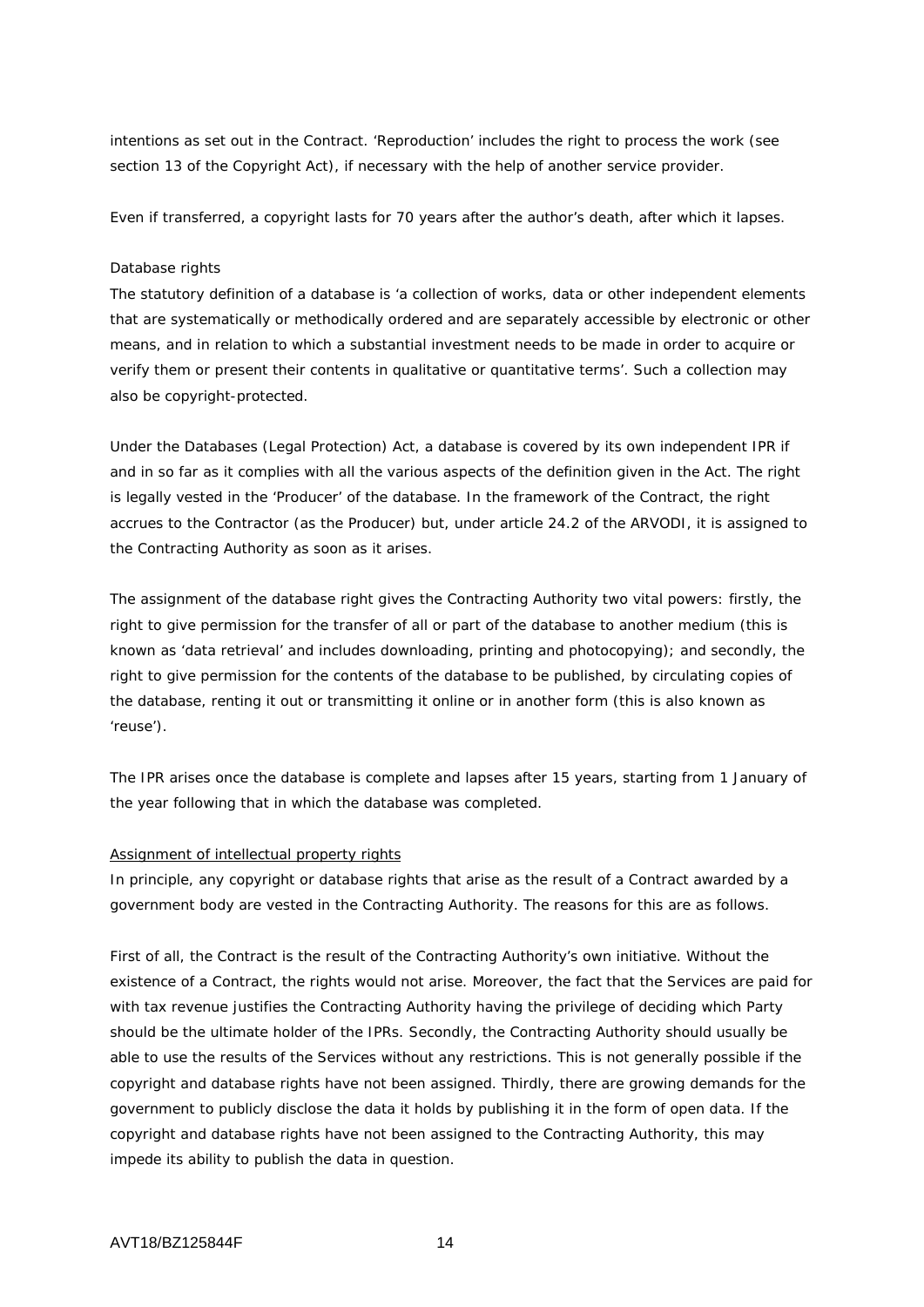If an assignment of rights as described in articles 24.1 and 24.2 is not sufficient for whatever reason and a formal instrument needs to be drawn up, article 24.4 states that the Contractor irrevocably authorises the Contracting Authority to draft such an instrument and sign it on the Contractor's behalf. In other words, the Contractor can no longer block such an assignment at a later stage.

The Parties may decide not to follow the standard assignment procedure and to use a form of licensing instead. This will generally involve the granting of a non-exclusive right of use. The model contract contains an optional licensing clause in article 7.

#### Research models and methods

In certain cases, the Contracting Authority may need to continue to make use of certain special techniques, calculation models, data or systems that the Contractor has designed partly or entirely for the purpose of the research project. However, copyright law is not generally capable of independently protecting such 'products of the mind' against third parties because they do not usually satisfy the criteria referred to above. For this reason, it is worth deciding, before the Contract is signed or even before the award procedure gets under way, whether the project is going to involve the development of new research methods and models and, if so, whether the Contracting Authority wishes to retain these methods and models after the project has been completed. If it does, it is worth making explicit provision for this in the Contract beforehand. You are advised to contact the legal department in such cases.

### Existing rights and third-party rights (paragraph 3)

In some instances, the Contractor will need to make use of certain existing copyrights (generally belonging to third parties) in order to perform the Service. Clearly, these IPRs did not arise for the specific purpose of producing the results in question. In most cases, there is no need for the IPRs in question to be assigned. All that is required is for the Contracting Authority to be granted a nonexclusive right of use of unlimited duration.

#### Moral rights (paragraph 6)

Even after the assignment of his or her copyright, the author still retains certain rights known as 'moral rights'. These allow him or her, for example, to object to the work being published without his or her name being mentioned or to radical changes being made to the work that the author cannot reasonably be expected to accept. The author is entitled to renounce certain of his or her moral rights. This does not apply, however, to his or her right to oppose 'any distortion, mutilation or other impairment of the work that could be prejudicial to the author's name or reputation or to his dignity as an author' or to the publication of the work under a name other than his or her own. Article 24.6 deals with the renunciation of moral rights, in so far as is feasible, and also covers any moral rights held by members of the Contractor's Staff. Although the general rule is that an employer owns the rights arising from the work performed by staff in its employment, the employer may have made a different arrangement with the employee in question.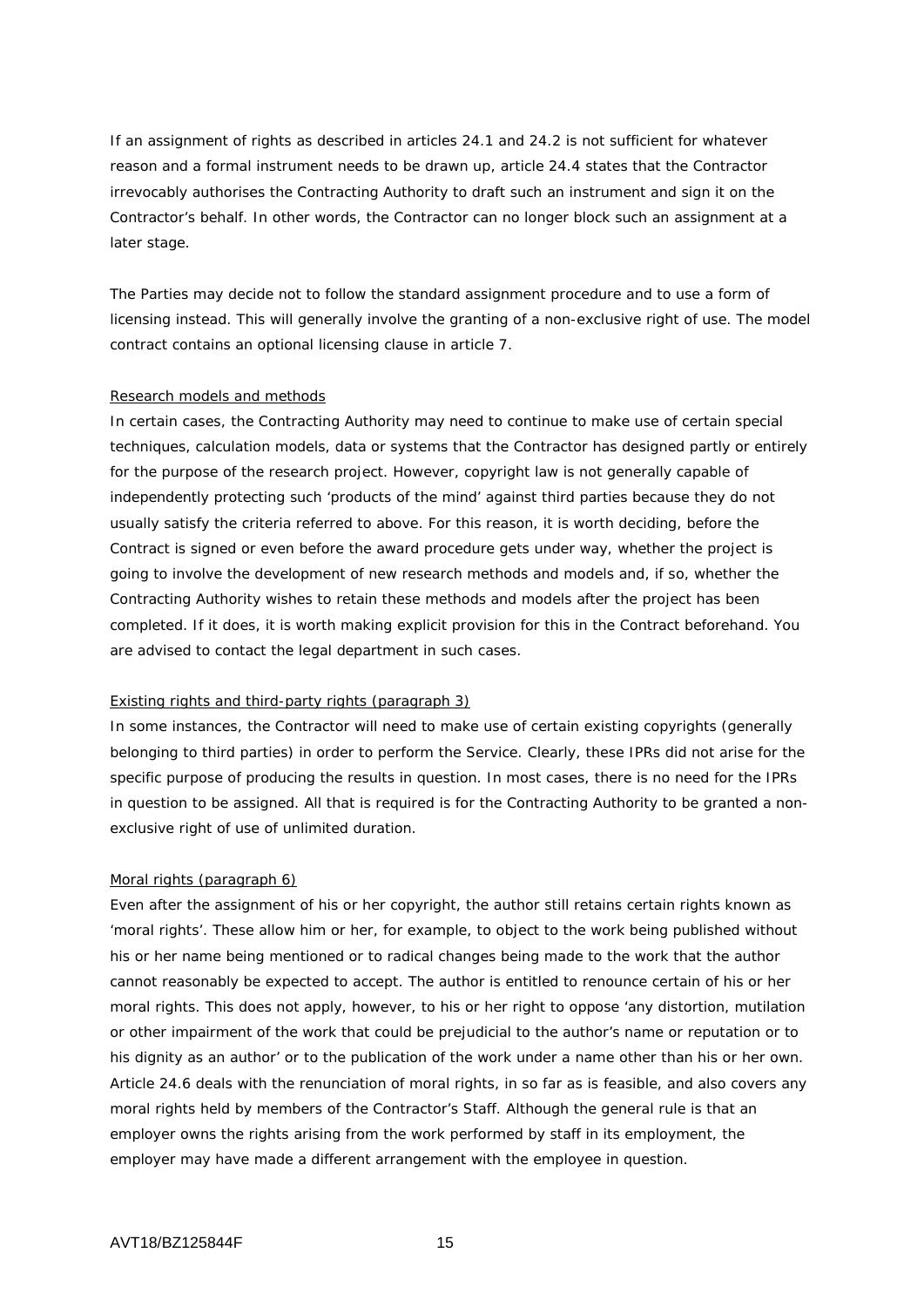Article 24.7 is an indemnity clause that takes effect if the Contractor, in performing the Services, is found to have made use of works in which third parties hold IPRs. In such an event, the Contracting Authority is also entitled, under the terms of article 24.8, to cancel the Contract without taking recourse to the courts and after consulting the Contractor.

### **Article 25 Assignment of rights and obligations under the Contract**

A Contractor is sometimes acquired by or merges with another company during the course of the Contract. The question is then what happens to the Contract if another party becomes the contractual party. Neither Party is entitled to assign to a third party the rights and obligations arising under the Contract without the written consent of the other Party. If this consent is not given, any assignment will not be valid and both Parties will remain bound by the Contract.

Paragraph 2 contains a clause explicitly precluding the need to obtain the Contracting Authority's written consent where only limited rights are established. This is intended to ensure that the ARVODI do not prevent Contractors from pledging their current and future receivables to a bank in exchange for a loan.

### **Article 26 Insurance**

The Contractor is obliged to take out an appropriate and customary form of insurance cover. Although the Contractor will normally already be insured when the Contract is signed, it is also possible for the Contractor to take out a separate insurance policy for the Contract with the Contracting Authority. Obviously, the fact that the Contractor is adequately insured offers greater security that the Contracting Authority will be able to recover any loss it may sustain.

In practice, some Contractors, particularly multinationals that are not based in the Netherlands, are reluctant to present copies of insurance policies and proof of payment of premiums. In such an event, a written statement from the insurance company to the effect that the Contractor is properly insured should suffice.

# **Article 27 Employment conditions**

The Contracting Authority considers it important that the Contractor, as far as its staff are concerned, complies with the legislation and the collective labour agreement applicable to the Contractor and its staff in relation to employment conditions (e.g. the Minimum Wage and Minimum Holiday Allowance Act, the Working Hours Act and legislation on working conditions). This is underlined in paragraph 1 of this article.

In the event of the transnational provision of services, as referred to in the Posting of Workers Directive (96/71/EC), the Employment Conditions (Posted Workers in the European Union) Act (WAGWEU) is important for determining what employment conditions are applicable to workers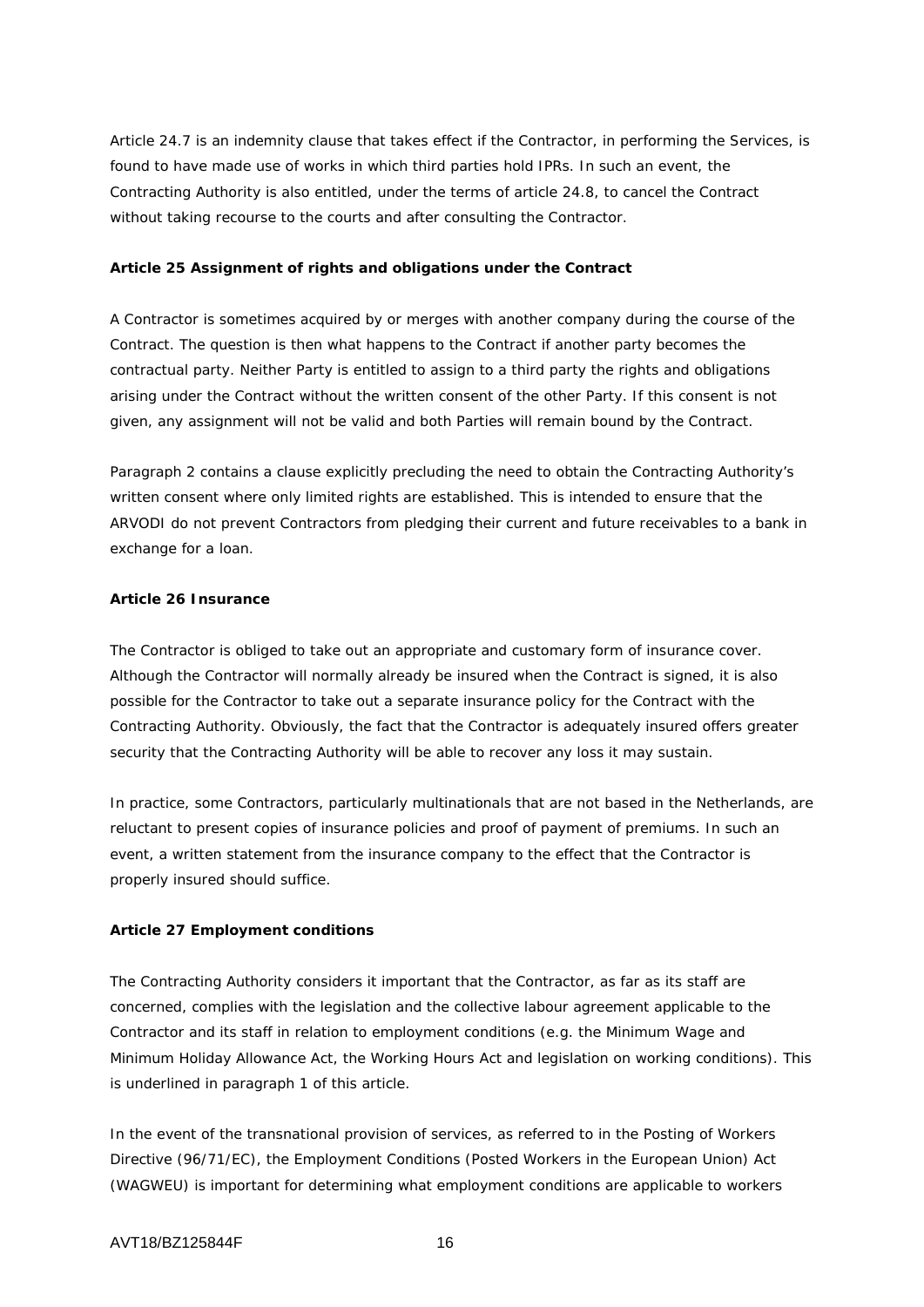from other member states. This Act applies to service providers (businesses/employers) from other EU countries that, in the framework of the transnational provision of services, have their staff temporarily perform work in the Netherlands, after which they return to the member state of origin. As far as the performance of work in the Netherlands is concerned, these staff are in any event entitled to the main employment conditions prescribed in Dutch legislation, such as:

- the minimum wage;
- adequate rest periods;
- safe working conditions;
- equal treatment of men and women;
- a minimum number of paid leave days.

In addition, European employers must adhere to the same collective labour agreement provisions as Dutch employers on a number of points, provided the provisions are more favourable. This follows from section 2, subsection 6 of the Collective Agreements (Declaration of Universal or Non-Universal Application) Act (AVV Act), which provides that the key provisions in collective labour agreements that have been declared universal also apply to posted workers of service providers from other EU countries who perform temporary work in the Netherlands.

The other paragraphs (2 to 5) are included in connection with the provisions of the Sham Employment Arrangements Act (WAS), such as the vicarious tax liability system introduced in the Civil Code (whereby the main contractor is liable for any salaries tax and social insurance contributions that subcontractors fail to pay). The above-mentioned paragraphs are ultimately designed to prevent the Contracting Authority from being held liable, under the WAS, for the payment of salary owed to employees of a subcontractor which has not treated the staff it has engaged in accordance with the applicable legislation referred to above, including the payment of the correct salary owed.

# **Article 28 Bribery and conflict of interests**

The provisions of this article are concerned mainly with ethical standards and the prevention of a conflict of interests. This version of the ARVODI no longer contains any specific provisions on employing or engaging the Contracting Authority's current or former staff. Nevertheless, the Contracting Authority still attaches great importance to high ethical standards. Conflicts of interests and other breaches of integrity must be avoided at all times. The government believes strongly in combating corruption and upholding high ethical standards of behaviour. For this reason, paragraph 1 lays the basis for a 'declaration of integrity', which is included as a clause in the model contract (see article 10). The forms of conduct referred to in this article are all offences under the Criminal Code and provide sufficient grounds for cancelling the Contract.